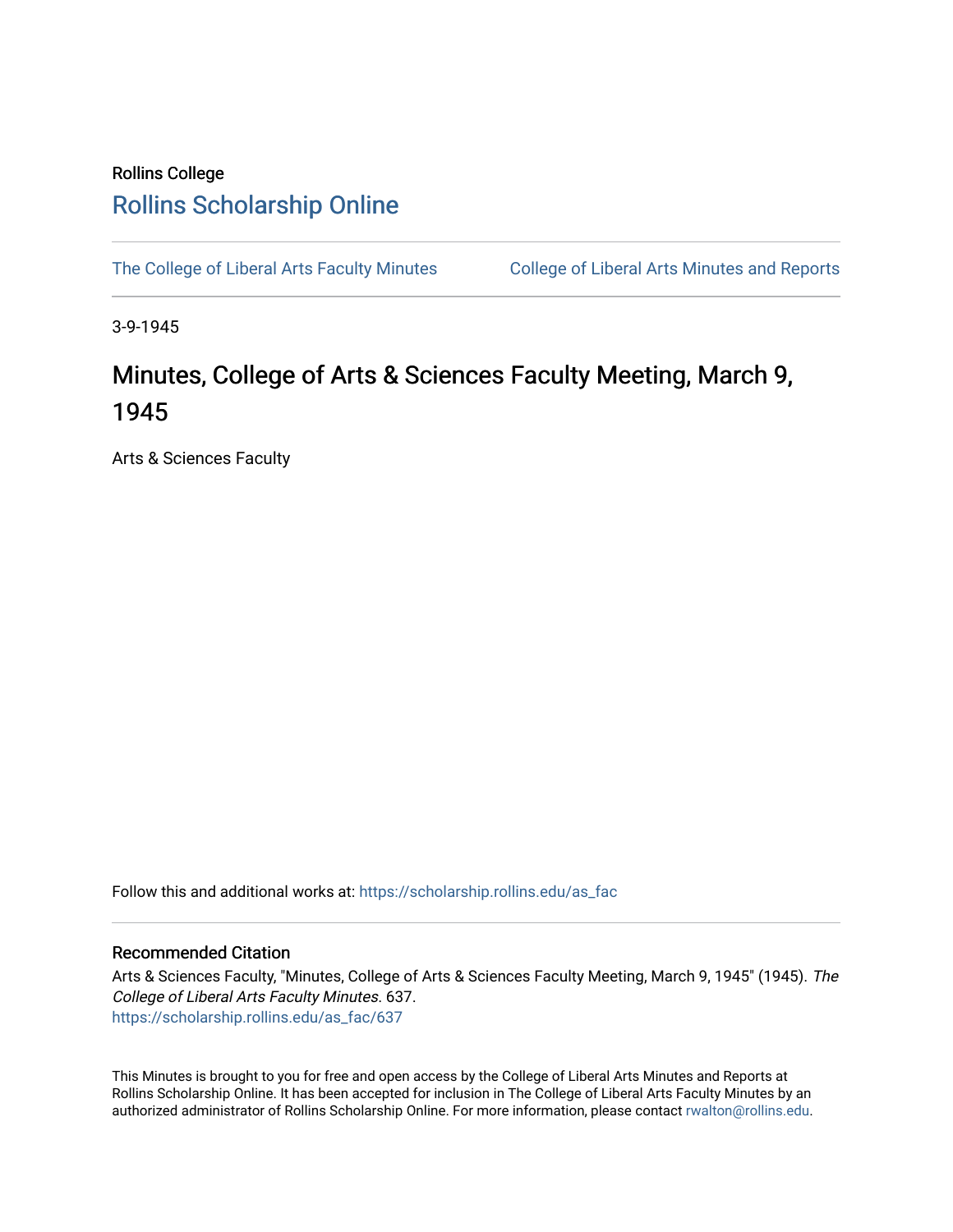## MINUTES OF THE FACULTY - 1944-45

Mar. 9, 1945

 $\overline{\phantom{a}}$ 

The seventh meeting of the Rollins College faculty for the year 1944-45 was called to order by President Holt at 4:15 p.m. Friday, March 9, in Dyer Memorial.

The following members were present: President Holt, Professor Allen, Professor Bailey, Dr. Brown, Professor Cameron, Professor Campbell, Professor Carlo, Professor Charmbury, Dr. Clarke, Dean Cleveland, Professor Dean, Dean Edmonds, Dean Enyart, Miss Felt. Dr. Fort, Dr. France, Miss Golding, Dr. Hanna, Dr. Hasbrouck, Professor Haussmann, Dr. Honaas, Mr. Hutchins, Professor Lamb, Professor McDowall, Dr. Melcher, Professor Mendell, Miss Minott, Niss Nelson, Professor Ortmayer, Professor Packham, Mrs. Peacock, Dr. Phelps, Miss Plummer, Professor Saute', Professor Shor, Professor Smith, Dr. Starr, Dean Stone, Miss Stueve, Miss Treat, Dr. Waite, Dr. Wattles, Professor Wilde, Dr. Young.

President Holt announced that the trustees have adopted the salary scale proposed by tho faculty, which is to apply to all future appointments. Thoy also adopted the suggestions in regard to the appointment of a committee to consider a retirement plan, and the following have been appointed on this committee: Mr. O'Neal, Mr. Caldwell, Dr. Melcher, Professor Mendell, Professor Saute', Mr. Brown, Miss Eastwood; President Holt, ox-officio, Doan Stone, ex-officio. Ner Ward

Prosidont Holt announced that ho had appointed as a Committoo on Public Addresses: Dr. Clarke, Profossor Packham, Doan Stone.

Tho trusteos asked President Holt to thank tho faculty for tho over-timo work that many of them have been doing during the war period.

Doan Stone spoke of the appalling number of absences. Thore are thirty-five instances whore a student has five or more unexcusod absences in ono class. This matter can be controlled only by tho faculty and it is not justified to give a student with excessive cuts the same rating as one who has attended regularly. He also rominded the faculty that incompletes should be given only for adequate reason.

Dean Stone asked the faculty to report to the registrar whonever they learn that any student is not planning to return next year.

President Holt omphasizod tho ovil of outs, saying that since thoro is no cut system in life or business thoro should not bo any in colloge.

On the motion of Profossor Mondell, seconded by Dr. Hasbrouck, it was voted to add a notation on attendance to the report card.

Miss Treat presented tho following candidates for tho Bachelor of Arts dogroo to bo recoived on March 17, 1945:

> Merlyn Gerber Laila Laurette Kroll Jossie Allen McCreery Mo.bel Mabry Jowell Maxine Scarboro Virginia Holms Timborlako

On motion of Profossor Sauto', seconded by Professor Ortmayer, those candidates were accepted and recommended to the trustees.